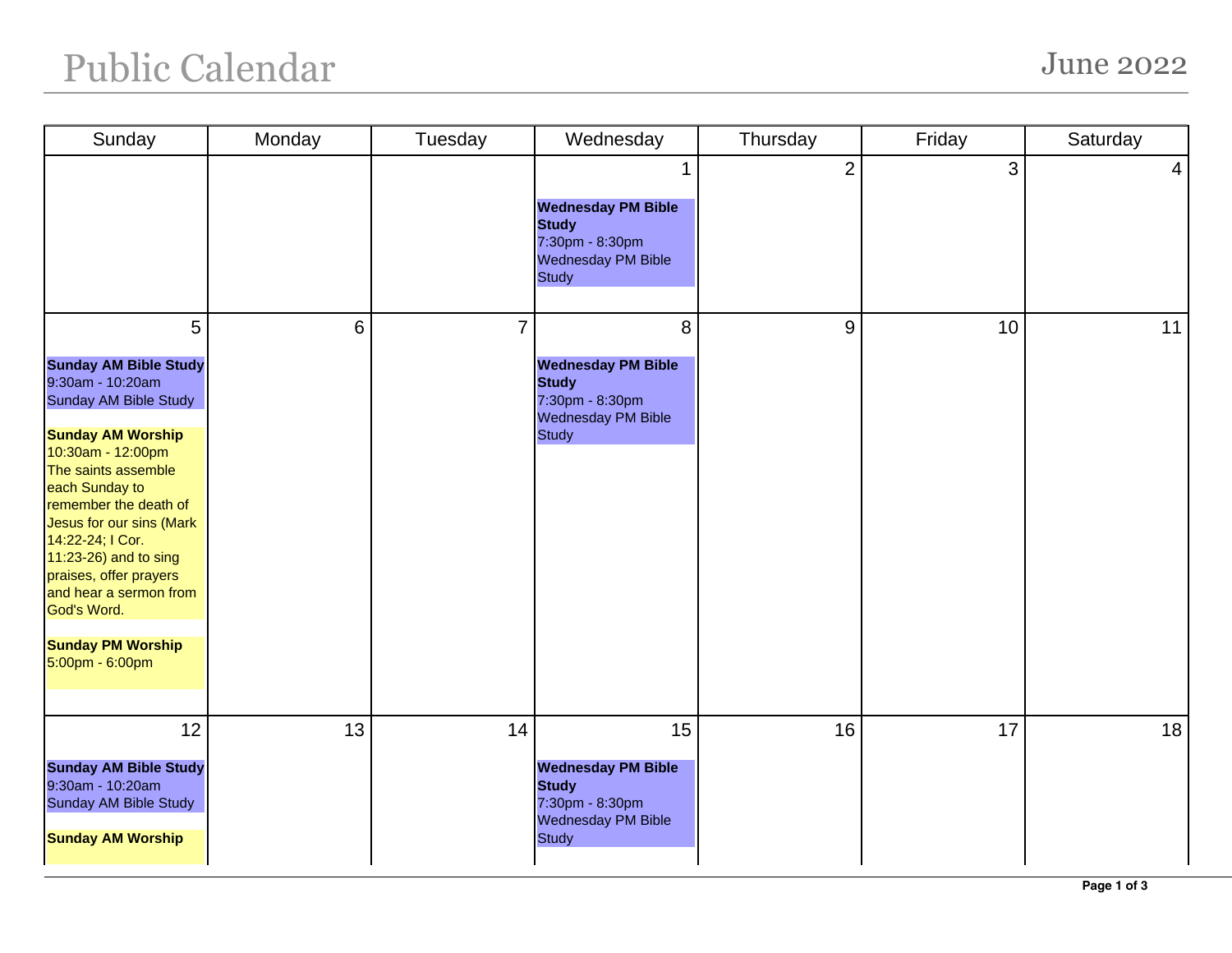| 10:30am - 12:00pm<br>The saints assemble<br>each Sunday to<br>remember the death of<br>Jesus for our sins (Mark<br>14:22-24; I Cor.<br>11:23-26) and to sing<br>praises, offer prayers<br>and hear a sermon from<br>God's Word.<br><b>Sunday PM Worship</b><br>5:00pm - 6:00pm                                                                                                                |    |    |                                                                                                          |    |    |    |
|-----------------------------------------------------------------------------------------------------------------------------------------------------------------------------------------------------------------------------------------------------------------------------------------------------------------------------------------------------------------------------------------------|----|----|----------------------------------------------------------------------------------------------------------|----|----|----|
| 19<br><b>Sunday AM Bible Study</b><br>9:30am - 10:20am<br>Sunday AM Bible Study<br><b>Sunday AM Worship</b><br>10:30am - 12:00pm<br>The saints assemble<br>each Sunday to<br>remember the death of<br>Jesus for our sins (Mark<br>14:22-24; I Cor.<br>11:23-26) and to sing<br>praises, offer prayers<br>and hear a sermon from<br>God's Word.<br><b>Sunday PM Worship</b><br>5:00pm - 6:00pm | 20 | 21 | 22<br><b>Wednesday PM Bible</b><br><b>Study</b><br>7:30pm - 8:30pm<br>Wednesday PM Bible<br><b>Study</b> | 23 | 24 | 25 |
| 26<br><b>Sunday AM Bible Study</b><br>9:30am - 10:20am<br><b>Sunday AM Bible Study</b><br><b>Sunday AM Worship</b>                                                                                                                                                                                                                                                                            | 27 | 28 | 29<br><b>Wednesday PM Bible</b><br><b>Study</b><br>7:30pm - 8:30pm<br>Wednesday PM Bible<br><b>Study</b> | 30 |    |    |